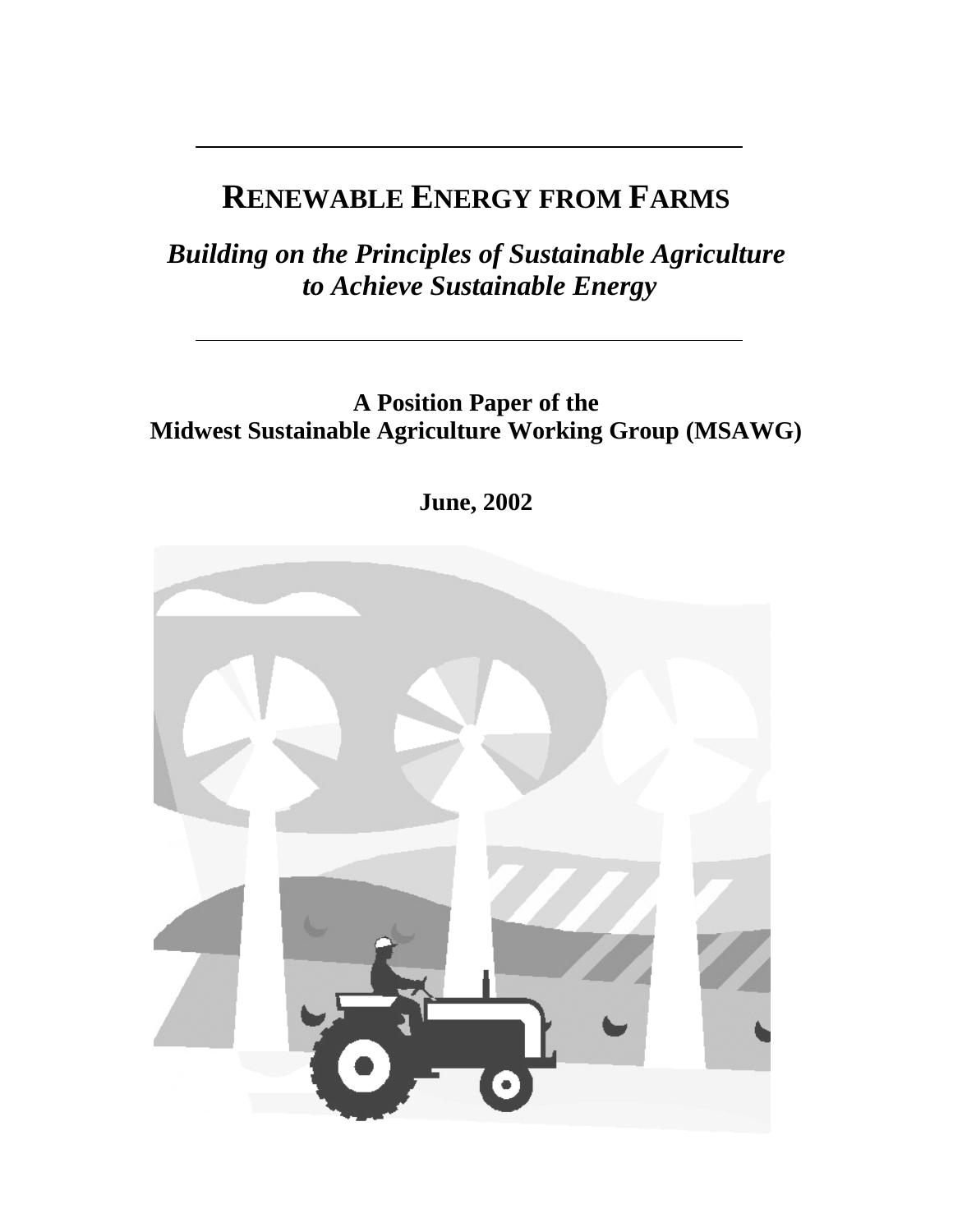### **About MSAWG**

The Midwest Sustainable Agriculture Working Group (MSAWG) is a network of more than 30 farm, sustainable agriculture, environmental, food religious and rural organizations working together to develop a sustainable food and agriculture system.

### **How this position paper was developed**

This paper was developed through a series of meetings by the MSAWG Renewable Energy Committee. Carl Nelson of The Minnesota Project was the chief author and coordinated the meetings. Other members that participated in developing the paper include: Bob Gronski (*National Catholic Rural Life Conference*), Brad Redlin (*Center for Rural Affairs*), Brett Hulsey (*Sierra Club*), Dana Jackson (*Land Stewardship Project*), Dave Butcher (*Rural Renewable Energy Alliance*), Debbie Neustadt (*Sierra Club Agriculture Committee*), Erin Jordahl (*Iowa Sierra Club*), Jane Forrest Redfern (*Ohio Citizens Action*), John Hall (*Michael Fields Agricultural Institute*), Loni Kemp (*The Minnesota Project*), Mark Muller (*Institute for Agriculture and Trade Policy*), Martha Noble (*Sustainable Agriculture Coalition*), Martin King (*Illinois Stewardship Alliance*), Niel Ritchie (*Institute for Agriculture and Trade Policy*), Robert Warrick (*Sierra Club Agriculture Committee*), Teresa Opheim (*MSAWG*)

Other non-MSAWG members also contributed to this report: J. Drake Hamilton (*Minnesotans for an Energy-Efficient Economy*), David Morris (*Institute for Local Self Reliance*), Matt Norton (*Minnesota Center for Environmental Advocacy*).

## **MSAWG members endorsing this position paper**

*as of July 2002* 

Center for Rural Affairs Consortium for Sustainable Agriculture Research and Education Dakota Rural Action Illinois Stewardship Alliance Institute for Agriculture and Trade Policy Kansas Rural Center Minnesota Food Association Missouri Farmers Union National Catholic Rural Life Conference Nebraska Wildlife Federation Ohio Ecological Food and Farm Association Rural Renewable Energy Alliance (RREAL) Sierra Club, Iowa Chapter The Minnesota Project Women, Food and Agriculture Network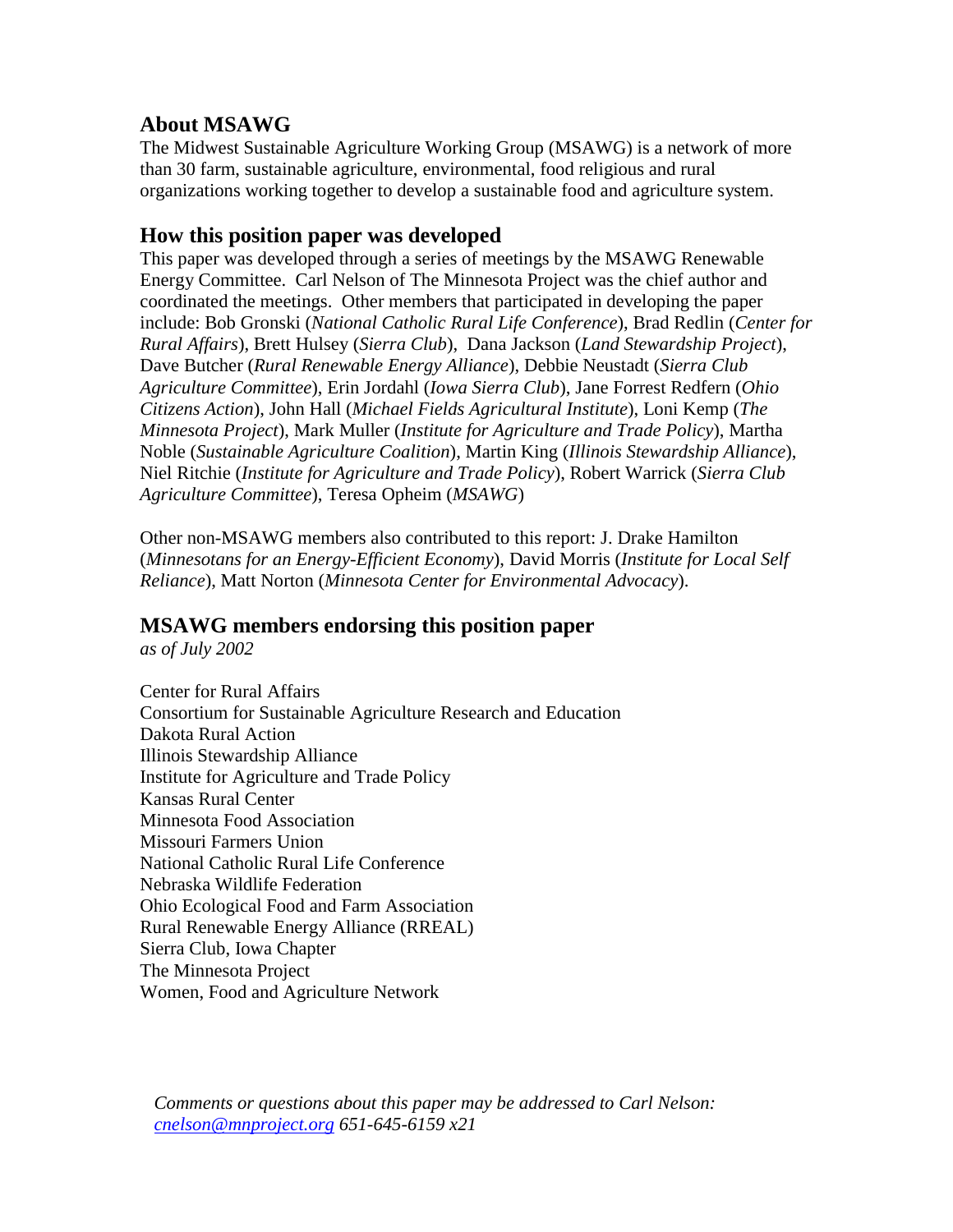# **Introduction**

 $\overline{a}$ 

America's energy policy has once again come under close scrutiny. Heightened national security concerns have revealed the vulnerability of our highly centralized electricity system, as well as the necessity of reducing our reliance on foreign sources of oil. The burning of fossil fuels for electric power and transportation is also resulting in enormous environmental and health costs – emissions from fossil fuels are the primary cause of global warming, and a major contributor to mercury deposition in our lakes. The evidence is continuing to mount on the damage of particulate matter emissions, with one estimate of 30,000 deaths per year from US power plants.<sup>1</sup> Concerns about terrorist threats on nuclear power plants, not to mention the problems with nuclear waste transport and permanent storage, make this an unsavory option for meeting our future electrical energy needs.

Reducing fossil fuel dependence is the challenge of our generation. This challenge is one of political will, because we have the technological ability to economically and significantly reduce our emissions, as numerous government-sponsored studies have shown.<sup>2</sup> In some cases, renewable energy is cost-competitive with fossil-based sources of energy even without including environmental benefits. In other cases, costcompetitiveness is years away, but still possible (especially if environmental costs and benefits are included in the calculation). For these technologies, policy initiatives will be necessary for stimulating their development.

There are, however, multiple paths to achieving a renewable energy future, some of them more desirable than others. Policy options must be evaluated in light of public values.

Many forms of renewable energy involve farmers and rural landowners, either in the growing of crops to produce energy, or in producing the energy on farmer's land, such as wind turbines. Here principles of sustainable agriculture can come into play. We refer to sustainable agriculture as *a creative system of practices that are economically viable, locally managed, ecologically sound and socially responsible*.

Farm-based renewable energy offers opportunities for community enhancement and local self-reliance. It can strengthen rural communities through diversified income streams. Compared to central station generation plants, renewable energy projects can create a more de-centralized, local, distributed form of energy production than our current system. And they can offer environmental benefits to the land as well as to the air.

It should be recognized that not all renewable energy choices are sustainable energy choices, according to our broader definition. The large hydroelectric dams constructed

<sup>&</sup>lt;sup>1</sup> See the latest report from the Intergovernmental Panel on Climate Change (IPCC), the authoritative group of the worlds pre-eminent climate scientists, www.ipcc.ch. A recent study by Abt Associates estimates that coal plants are responsible for over 30,000 premature deaths per year; see www.cleartheair.org.

<sup>&</sup>lt;sup>2</sup> For example, the so-called "Five-Labs" study (for the 5 national energy laboratories that wrote the report) showed how the U.S. could cost-effectively meet Kyoto obligations through energy efficiency: www.ornl.gov/ORNL/Energy\_Eff/CEF.htm.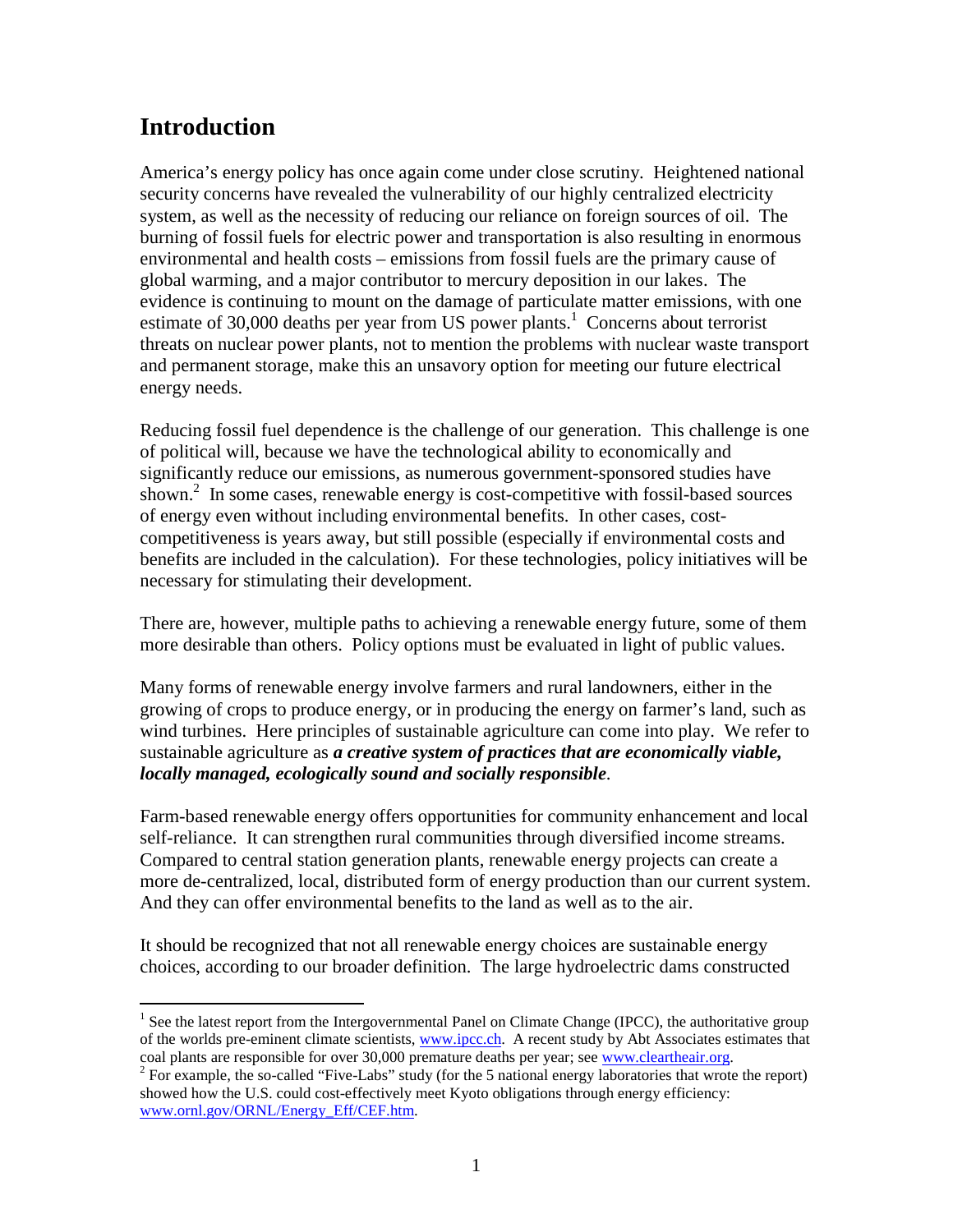on the relatively flat lands of Manitoba have resulted in the flooding of thousands of acres of lands and displacement of the homes and livelihoods of indigenous people who formerly lived on those lands. The energy source, water, may be renewable but it is not necessarily sustainable. Likewise, energy crops, just like conventional food crops, can be grown in ways damaging to the environment.

Our organizations will work hard to push for a renewable energy future that is sustainable for the land and the people on that land. This document is a roadmap for how to accomplish that. It starts out with general principles that we feel ought to underlie our country's energy policy. Next we present our vision of a sustainable energy future, followed by the incremental steps that may be necessary to achieve this vision. Finally, we present our recommendations for policy actions.

# **General Principles for Sustainable Agriculture and Energy**

Our fundamental premise is that the US energy system needs to fundamentally shift away from fossil fuels towards clean, sustainable, renewable energy. Virtually every nation in the world except the United States is committing to the emission reduction goals of the Kyoto Protocol on Climate Change. Not only are oil supplies dwindling, but continued fossil fuel use is having disastrous consequences for our environment and public health. Given that we must pursue an energy transition, MSAWG supports the following principles:

- 1. **The immediate priority of any energy policy is to manage current energy usage through conservation and energy efficiency.** Reducing unnecessary use of energy is common sense, saves money, and helps the environment. Likewise, numerous studies have shown that improving the efficiency with which energy is used is the cheapest and quickest energy "source".
- 2. **Development of new energy sources should not only be ecologically sound, but socially responsible and locally managed when possible.** A farm-based sustainable energy system has great potential to be naturally responsive to the economic needs of rural communities and family farmers. The public good of a farm-based energy system must meet the same criteria of a sustainable agriculture system: economically viable, locally managed, ecologically sound and socially responsible. The appropriate scale of new renewable energy systems must be considered.
- 3. **All energy developments, including renewable energy, should go through individual site and environmental review to insure that ecological impacts are minimized.** Impacts need to be considered on: 1) Parks and recreation areas; 2) wildlife and wetlands; 3) migratory bird patterns; 4) Landscape preservation; and 5) Other environmental issues of local concern.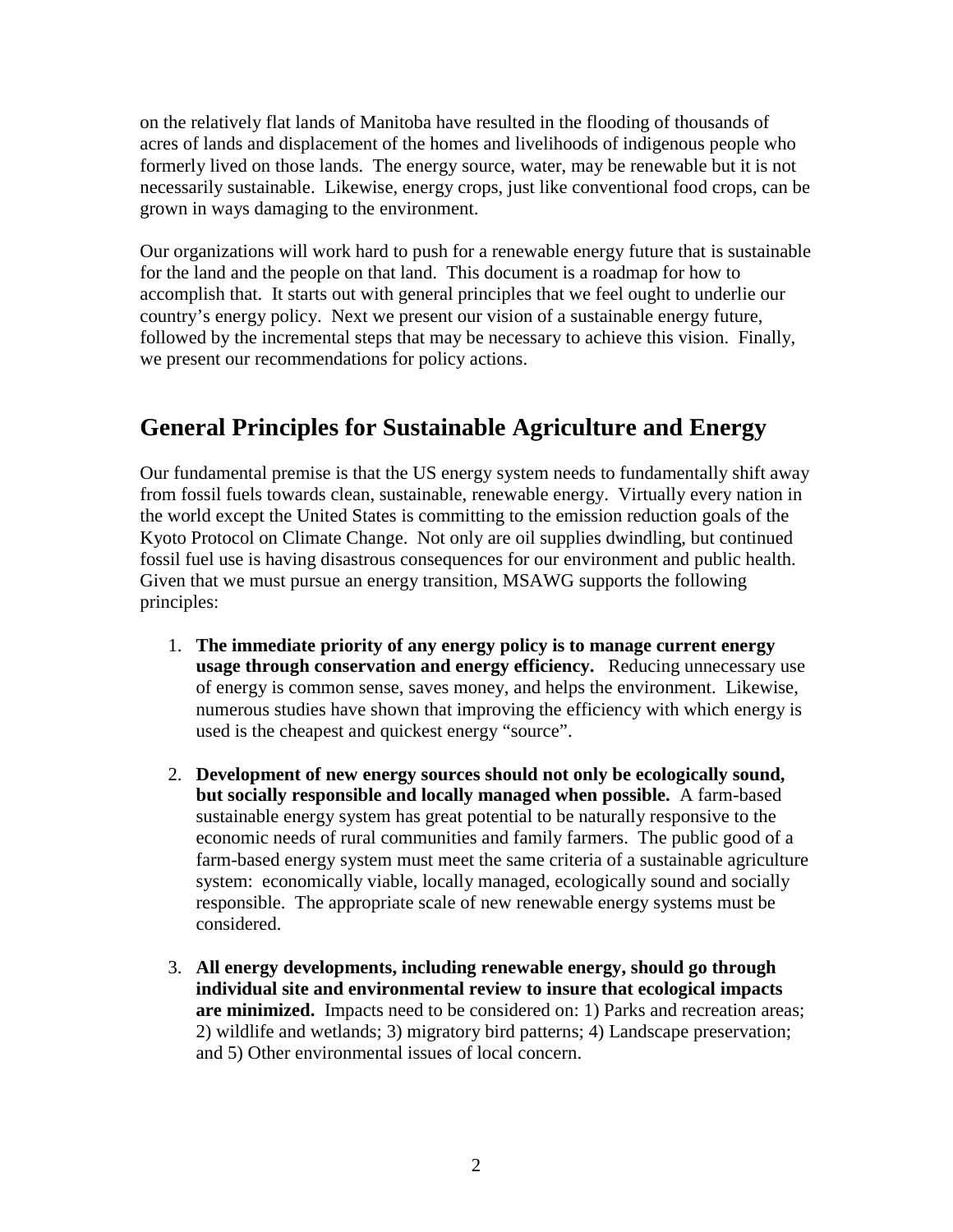- 4. **Biomass should generally go to the highest sustainable use, which may not be energy production.** Biomass (that is, plant material) that could be burned for energy can in some cases also have other uses, such as fertilizer or bio-products. Policies should avoid providing incentives for biomass energy production that does not prove to be a prudent environmental use.
- 5. **Biomass energy should be grown or produced in a sustainable way that provides net environmental benefits.** Biomass energy crops should be grown and harvested in a way that embodies best stewardship practices to maintain or improve air, water and soil quality. Criteria for judging sustainable biomass energy production includes:
	- **Impact on water quality.** Surface or ground water should not be polluted with sediments from erosion, with pesticides, with nutrients, or with any other waste products. It should not negatively affect the aquatic ecosystem. It should not consume water beyond replacement levels.
	- **Impact on soil quality.** Soil quality should not degraded. Soil organic content, water retention, and fertility should be improved.
	- **Effect on wildlife.** There should be no detrimental effect on wildlife on land where biomass is grown, compared to alternate uses for the land.
	- **Effect on air quality.** Biomass energy production should result in a net increase in air quality, from net reduction in such air pollutants as oxides of nitrogen, particulate matter and carbon dioxide.
	- **Net energy balance.** More energy should be released through biomass energy use than is consumed in producing it, over its life-cycle. This includes energy consumed from planting, cultivating, any fertilizer or pesticide application, harvesting and transporting to market.
	- **Diversity.** Biomass energy production must avoid the mono-culture trends of industrial agriculture. Crop rotations must be incorporated at the landscape scale in order to ensure sufficient diversity of species to attain soil quality, wildlife habitat, and ecosystem health.

# **Our Vision for a Sustainable Energy Future**

We envision a transformation of our energy system from a fossil and nuclear-based system to a renewables-based system. Aging coal plants and nuclear plants will gradually be phased out in favor of wind, biomass, solar and other renewable technologies. In the coming decades, biofuels will increasingly substitute for petroleum fuels. After that, dependency on petroleum will be virtually eliminated as we move towards hydrogen-based fuel cells to power our transportation network.

This transformation will drastically reduce air emissions, mitigating global warming impacts, and significantly improving public health and the environment. Energy crops will be grown in a way that improves soil quality and reduces the need for heavy fertilizer, pesticide and herbicide application.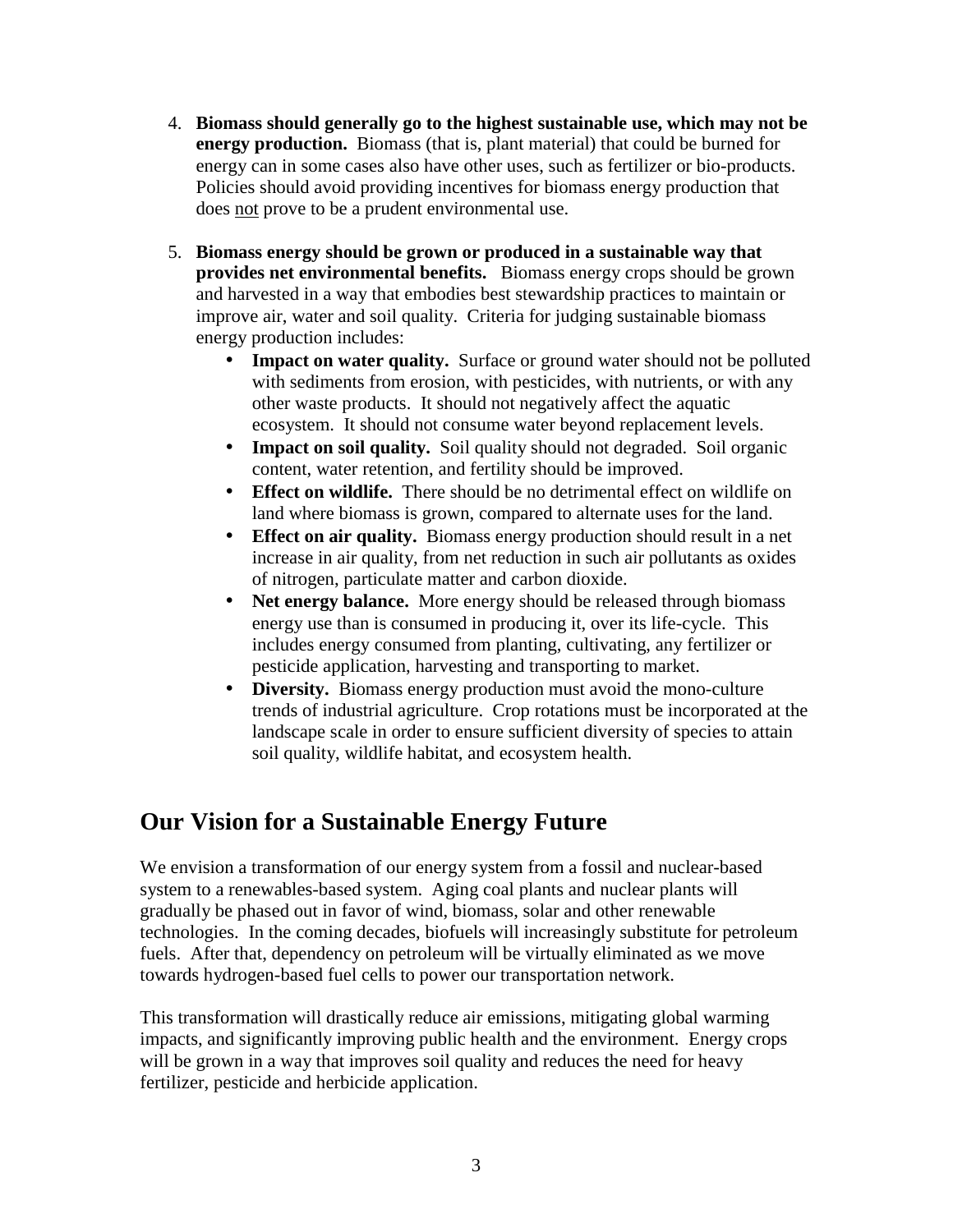The ownership of renewable generation technologies will shift to more individuals and local entities such as farmer cooperatives. Even under utility ownership, renewable energy projects will benefit local economies, such as through lease payments to farmers for wind turbines on their land. The scale of the renewable projects will be suitable for the local circumstances.

In the Midwest, wind and biomass will play the largest roles in generation of renewable energy. According to assessments of the technical potential of wind and biomass, the Midwest could easily provide for 100 percent of its electric needs through renewable sources (see table below).

|              | Wind<br>(Megawatts of | <b>Biomass</b><br>(Megawatts of | <b>Wind and Biomass Generating</b><br><b>Potential as a Percent of Total</b> |
|--------------|-----------------------|---------------------------------|------------------------------------------------------------------------------|
|              |                       |                                 |                                                                              |
| Illinois     | 43,963                | 6,690                           | 112%                                                                         |
| Iowa         | 356,147               | 6,564                           | 2,384%                                                                       |
| Kansas       | 677,668               | 4,332                           | 4,761%                                                                       |
| Michigan     | 30,410                | 2,512                           | 88%                                                                          |
| Minnesota    | 387,143               | 4,319                           | 1,707%                                                                       |
| Missouri     | 33,762                | 4,006                           | 151%                                                                         |
| Nebraska     | 550,334               | 4,355                           | 5,762%                                                                       |
| North Dakota | 575,072               | 4,292                           | 16,513%                                                                      |
| South Dakota | 486,301               | 3,264                           | 15,189%                                                                      |
| Wisconsin    | 37,479                | 3,079                           | 173%                                                                         |

#### **Technical Potential of Renewable Electric Generation in Midwestern States<sup>3</sup>**

*SOURCE: Compiled by Union of Concerned Scientists* 

 $\overline{a}$ 

### *Energy efficiency and energy conservation is the best source of new energy*

Cutting down on wasteful energy use, and using energy more efficiently is the most environmentally-preferable and cost-effective solution. The Environmental Law and Policy Center estimates that if aggressive energy efficiency policies were implemented in the Midwest, it would eliminate the need for the electrical output of about 100 averagesized (500 MW) coal plants.

Energy audits can identify ways to use energy more efficiently. In rural areas, farmers can be responsible for a large percentage of the total electricity used, so on-farm audits are especially important. Economic incentives for energy efficiency are also important.

http://bioenergy.ornl.gov/pubs/econ\_assess.html. Includes urban wood residues, mill residues, forest residues, agricultural residues, and energy crops (switchgrass) by state for \$50 per ton and under.

 $3$  Biomass potential is calculated based on data from Walsh, M.E, et. al. Biomass Feedstock Availability in the United States: 1999 State Level Analysis. (Updated 2000) online at:

Wind potential is calculated from National Renewable Energy Laboratory data of class 3 and higher windy land area within 20 miles of existing transmission lines, excluding all urban and environmentally sensitive areas, 50% of forest land, 30% of agricultural land, and 10% of range land. The total percentage is calculated from 2000 electricity sales.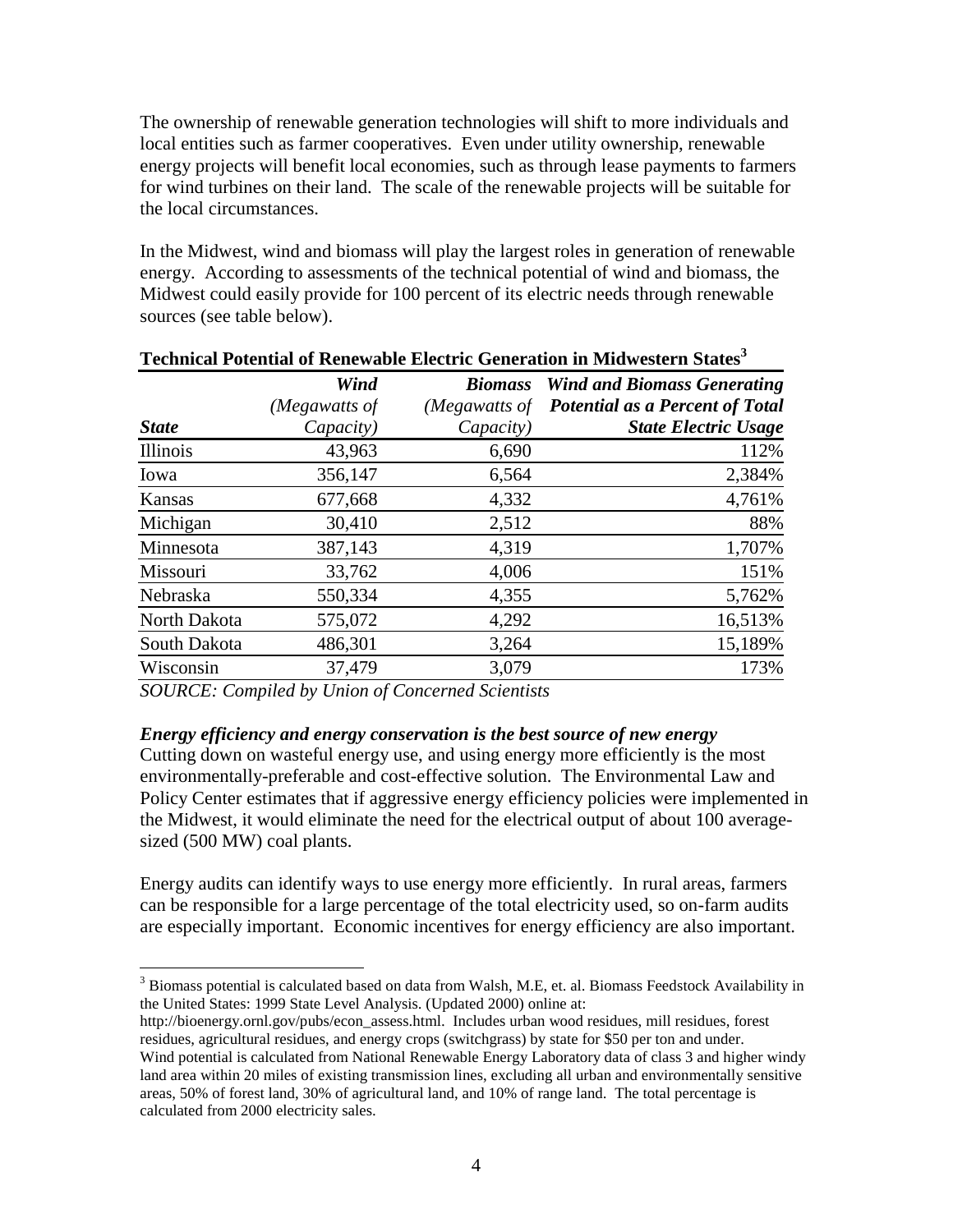#### *Wind energy has great potential and is commercially ready*

A government study has shown that the Midwest has enough wind resources to produce 100 percent of America's energy needs, if those wind resources were fully developed.<sup>4</sup> While that may not be desirable, it gives an idea of the vast potential of wind power to meet our energy needs in an environmentally-friendly way. Generally, there are virtually no environmental impacts of wind electricity generation if it is carefully sited. Wind's zero emissions and cost-competitiveness make it a very attractive option for renewable energy generation. The cost of large wind turbines has fallen from over 15 cents per kilowatt-hour (kWh) in the mid-1980s to around 4.5 cents per kWh today, and continues to fall. Although some early wind farms had problems with impact on raptor and migratory bird populations, these problems can be avoided through proper siting and design.

Wind energy could also be the basis for a coming hydrogen economy many decades in the future. As fuel cell technology develops, wind turbines could easily produce the hydrogen that is the basic fuel for this technology. The concept is simple - electricity from the wind turbine can split water into its component parts, ciphering off the hydrogen for use either to produce electricity on demand, or for fuel cells used to power cars.

Based on the wind turbines that have already been installed, wind turbines benefit farmers and rural communities, even if farmers don't own them. Currently, farmers/landowners get around \$2000 a year per large wind turbine that is installed on their land, and local governments receive tax dollars that fund schools and other public programs in rural areas.

Policies should promote financial arrangements that make sure farmers get a share of the profits, either through developing the turbines themselves, or through lease payments. Farmer cooperatives could also be a potential wind developer. We recognize that in order to fully develop wind resources, it may be necessary to build transmission lines; however, siting the transmission lines should be done in an equitable way, and the communities that the transmission lines go through should receive some of the economic benefits.

#### *Sustainably-grown biomass for electricity*

Biomass electricity can come from a variety of sources, including wood waste from the paper and lumber industries, dedicated crops grown for energy, anaerobic digestion of manure or other wastes, and crop residues. However, each source will need to be assessed according to the principles of sustainable agriculture, and thus determine each source's appropriateness for producing energy.

For example, switchgrass is an energy crop that can offer significant advantages in reduced fertilizer and pesticide use compared to conventionally-grown crops, has soil benefits by being a perennial crop, and is a moderately good wildlife habitat if harvest is

 4 D.L. Elliott and M.N. Schwartz, "Wind Energy Potential in the United States" Pacific Northwest Laboratory: Richland, WA, PNL-SA-23109, September 1993.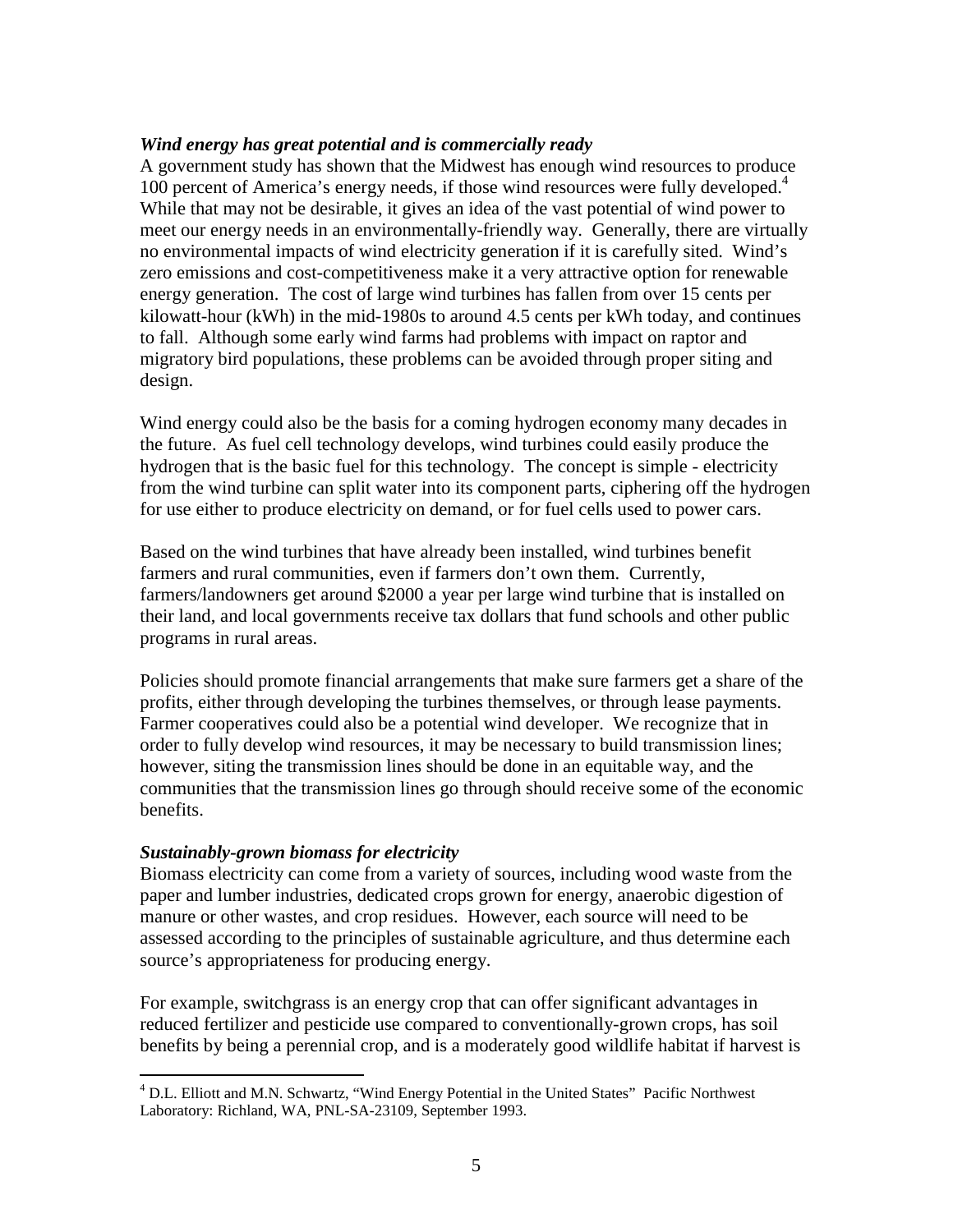well-timed. In cases where switchgrass replaces conventional crops, it has the potential to offer significant benefits to soil and water quality, if produced in a sustainable manner. On the other hand, a project to burn turkey manure in Minnesota is example of what we consider an un-sustainable production of biomass electricity. In this case, the un-burned turkey manure is a valuable soil amenity in much demand by crop farmers, and can be best used as such, instead of for producing electricity.

#### *Solar energy can provide for current and future generations*

With proper design, solar energy can already provide most or all of the energy needed to heat buildings and water for homes, businesses and farms. Unfortunately, passive solar design principles are rarely incorporated into new construction or renovation.

Solar cells to produce electricity (photovoltaics) are currently the most expensive renewable energy option discussed here, but have already proven to be economical in some remote or off-the-grid applications. We see photovoltaics playing a small but growing role in meeting our energy generation needs. Costs continue to fall, however, as the technology and production methods continue to advance, and it could play a large role in meeting future energy needs. Photovoltaics have virtually no environmental impacts, especially those manufactured without using rare metals. Like wind turbines, photovoltaics could produce hydrogen to be used in fuel cells. The use of photovoltaics would also offset the need for more generation.

Public policy should ensure investing sufficient research and development dollars in photovoltaics in order to bring costs down. Policies should also encourage their use in specific applications where they make sense to create a growing market for photovoltaics. Government procurement of photovoltaics can also help to stimulate mass production, which will also bring costs down.

### *Biofuels*

While corn ethanol and soy biodiesel fuels are the most advanced form of renewable energy production from agriculture, we envision moving away from producing all our biofuels from such high environmental impact crops as corn and soybeans and moving towards more environmentally beneficial sources, such as perennial crops that do not require annual tillage or heavy use of fertilizers and pesticides. In order for other crops to be used, a process for breaking down the cellulosic materials and turning it into ethanol needs to be demonstrated. Many believe that research is very close to making such technology available.

A critical quality of sustainable ethanol production is whether farmers are partners in the profits of the business, or mere commodity suppliers. States with significant farmerowned cooperatives that own ethanol plants have found their farmers benefiting economically, while states that only sell corn to huge agribusinesses such as ADM find that the economic benefits do not accrue to the farmers or rural communities.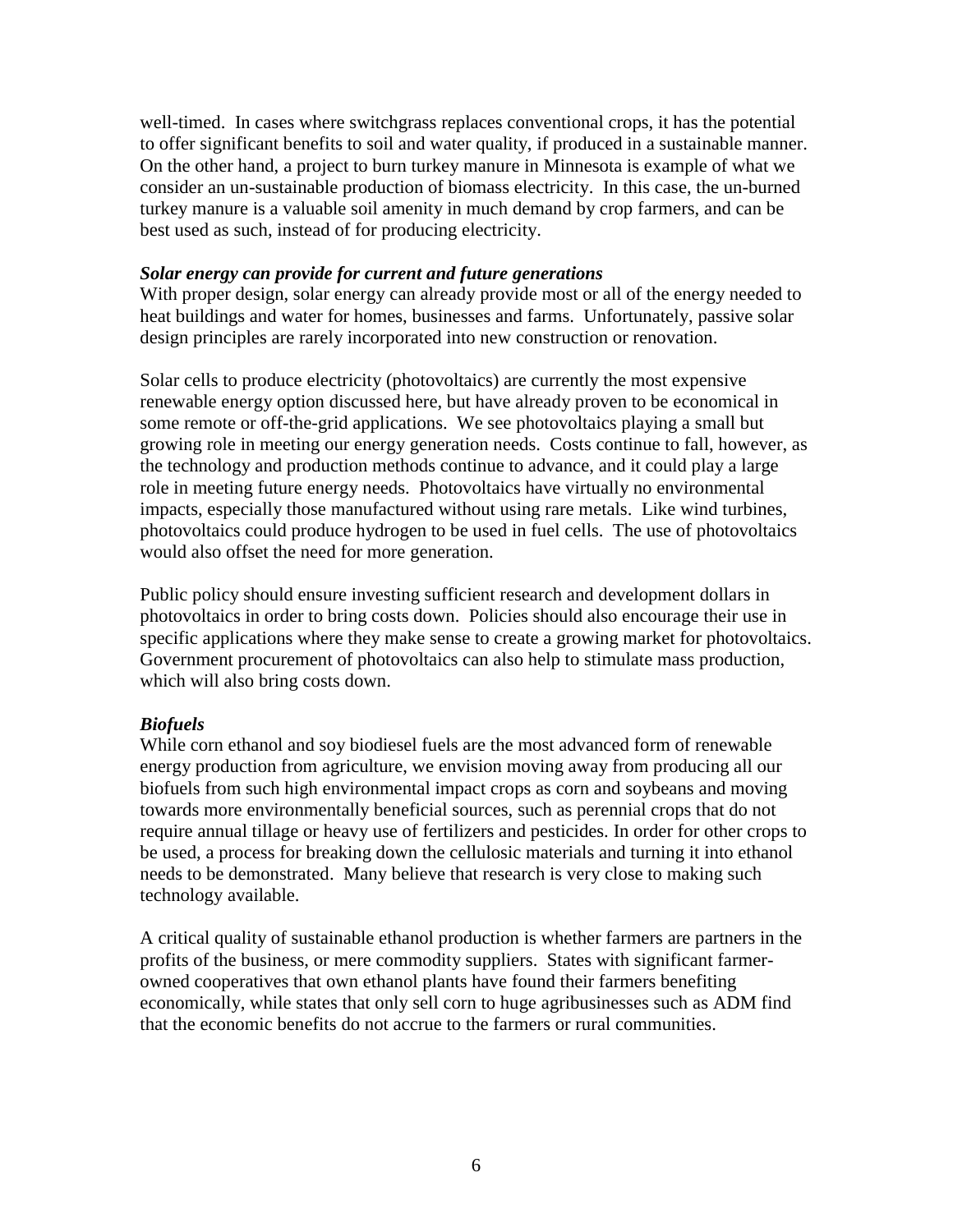# **Policy Recommendations to Move us Towards the Vision**

#### *Achieving the vision may require incremental steps*

No renewable energy solution, especially biomass, is perfect, or will meet all of the criteria laid out in the principles. Certain choices may make sense for the time being, but better options will emerge later, and economic conditions prevailing today may change in the future. For example, corn-based ethanol made sense for the construction of the ethanol industry from scratch, but other more environmentally beneficial crops may be substituted later. In some cases biomass production like switchgrass may be better than another cropping option such as monoculture corn, but may still entail unacceptable environmental side effects such as nutrient runoff. Some times economic considerations prevail today that may change in the future. For example, the creation of a carbon trading system could add profits to certain biomass options that are not profitable on their own. While we want to search for the most sustainable options possible, we may accept some less than perfect options along the way.

In order to achieve our vision step-by-step, governmental policies will be necessary. The following are policies we endorse to accomplish our vision. Some of the policies below were included in the 2002 farm bill.

- 1. **Renewable Energy Standard.** Adopt a Renewable Energy Standard for electricity, requiring an increasing percentage of electricity supplied by utilities to be derived from renewable sources, until it reaches 20% by 2020.
- 2. **Technical Assistance for Farm-Based Renewable Energy Development and Energy Efficiency Audits.** Provide funding for regional and state-based agencies, not-for-profit organizations, land-grant universities and tribal and historically black colleges to provide education and technical assistance to small and medium-sized farmers for assessment (including wind monitoring for landowners), development and marketing of renewable energy resources, especially wind, solar and biomass power, and for energy efficiency audits that can lead to improvements that will avoid wasteful energy use and save farmers money.
- 3. **Financial Assistance for Farm-Based Development of Wind Power and Other Renewable Energy Resources and for Energy Efficiency Improvements**. Provide financial assistance to farmers to develop wind power, solar energy, biomass energy and other renewable energy production, and to implement energy efficiency improvements identified in energy audits.
- 4. **New Farmer Wind and Solar Power Development Enterprises.** Expand funding and purposes of the Rural Business-Cooperative Service to make grants and loan guarantees to cooperatives, limited liability corporations, and other rural businesses to undertake financial feasibility studies and initiate wind and solar power development projects.